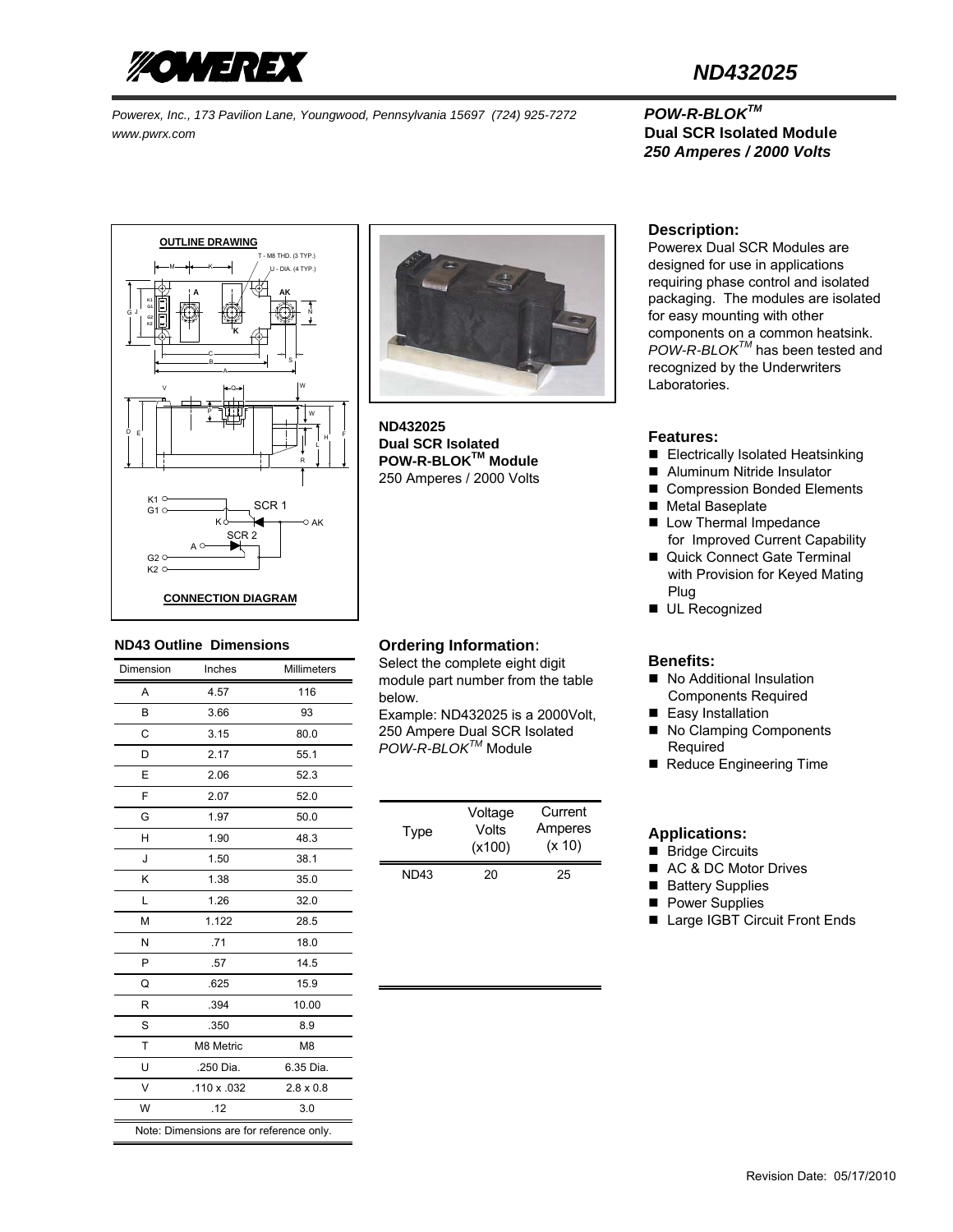

## *ND432025*

*Powerex, Inc., 173 Pavilion Lane, Youngwood, Pennsylvania 15697 (724) 925-7272 POW-R-BLOKTM www.pwrx.com* **Dual SCR Isolated Module** 

# *250 Amperes / 2000 Volts*

## **Absolute Maximum Ratings**

| <b>Characteristics</b>                                         | <b>Conditions</b>                                          | Symbol                              |                 | <b>Units</b>  |
|----------------------------------------------------------------|------------------------------------------------------------|-------------------------------------|-----------------|---------------|
| Repetitive Peak Forward and Reverse Blocking<br>Voltage        |                                                            | V <sub>DRM</sub> & V <sub>RRM</sub> | up to 2000      | $\vee$        |
| Non-Repetitive Peak Reverse Blocking Voltage<br>$(t < 5$ msec) |                                                            | $V_{RSM}$                           | 2100            | $\vee$        |
| RMS Forward Current                                            | 180 $^{\circ}$ Conduction, T <sub>c</sub> =83 $^{\circ}$ C | $I_{T(RMS)}$                        | 393             | Α             |
| Average Forward Current                                        | 180° Conduction, T <sub>c</sub> =83°C                      | $I_{T(AV)}$                         | 250             | Α             |
| Peak One Cycle Surge Current, Non-Repetitive                   | 60 Hz, 100% V <sub>RRM</sub> reapplied, Tj=130C            | $I_{TSM}$                           | 8800            | A             |
|                                                                | 60 Hz, No V <sub>RRM</sub> reapplied, Tj=130C              | $I_{\text{TSM}}$                    | 10,420          | A             |
|                                                                | 60 Hz, 100% $V_{RRM}$ reapplied, Ti=25C                    | $I_{TSM}$                           | 10,120          | A             |
|                                                                | 60 Hz, No V <sub>RRM</sub> reapplied, Tj=25C               | $I_{TSM}$                           | 11,900          | A             |
| Peak Three Cycle Surge Current, Non-Repetitive                 | 60 Hz, 100% $V_{RRM}$ reapplied, T $=$ 130C                | $I_{TSM}$                           | 4400            | Α             |
| Peak Ten Cycle Surge Current, Non-Repetitive                   | 60 Hz, 100% V <sub>RRM</sub> reapplied, Tj=130C            | $I_{TSM}$                           | 3925            | A             |
| I <sup>2</sup> t for Fusing for One Cycle, 8.3 milliseconds    | 60 Hz, 100% $V_{RRM}$ reapplied, Ti=130C                   | $l^2t$                              | 320,000         | $A^2$ sec     |
|                                                                | 60 Hz, 100% V <sub>RRM</sub> reapplied, Tj=25C             | $l^2t$                              | 426,720         | $A^2$ sec     |
| Maximum Rate-of-Rise of On-State Current.                      | T <sub>i</sub> =25°C, I <sub>G</sub> =500mA,               | di/dt                               | 800             | $A/\mu s$     |
| (Non-Repetitive)                                               | $V_D$ =0.67 $V_{DRM}$ (Rated), $I_{TM} = \pi I_{T(AV)}$ ,  |                                     |                 |               |
|                                                                | $T_r$ < 0.5µS, $t_p$ > 6µs                                 |                                     |                 |               |
| Peak Gate Power Dissipation                                    |                                                            | $P_{GM}$                            | 16              | W             |
| Average Gate Power Dissipation                                 |                                                            | $P_{G(AV)}$                         | 3               | W             |
| Peak Forward Gate Current                                      |                                                            | <b>I</b> GFM                        | 4               | Α             |
| Peak Forward Gate Voltage                                      |                                                            | V <sub>GFM</sub>                    | 10              | $\vee$        |
| Peak Reverse Gate Voltage                                      |                                                            | <b>V<sub>GRM</sub></b>              | 5               | $\vee$        |
| <b>Operating Temperature</b>                                   |                                                            | $T_J$                               | $-40$ to $+130$ | $^{\circ}C$   |
| Storage Temperature                                            |                                                            | $T_{\text{stg}}$                    | $-40$ to $+150$ | $^{\circ}C$   |
| Max. Mounting Torque, M6 Mounting Screw                        |                                                            |                                     | 45              | in.-Lb.       |
|                                                                |                                                            |                                     | 5               | Nm            |
| Max. Mounting Torque, M8 Terminal Screw                        |                                                            |                                     | 110<br>12       | in.-Lb.<br>Nm |
| Module Weight, Typical                                         |                                                            |                                     | 840             | G             |
|                                                                |                                                            |                                     | 1.85            | Ib            |
| V Isolation @ 25C                                              |                                                            | $V_{\rm rms}$                       | 2500            | $\vee$        |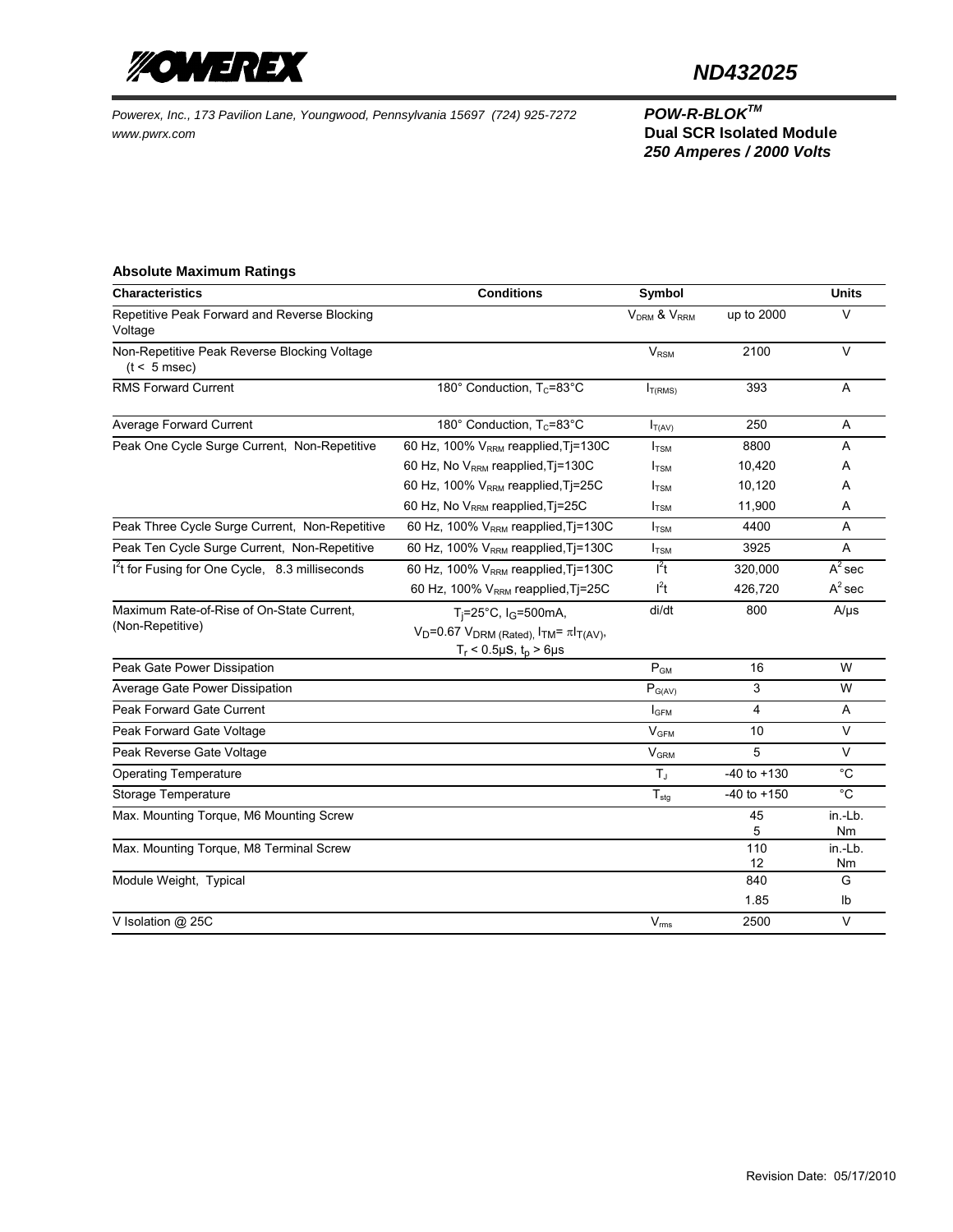

## *ND432025*

*Powerex, Inc., 173 Pavilion Lane, Youngwood, Pennsylvania 15697 (724) 925-7272 POW-R-BLOKTM www.pwrx.com* **Dual SCR Isolated Module** 

*250 Amperes / 2000 Volts*

## Electrical Characteristics, T<sub>J</sub>=25°C unless otherwise specified

| <b>Characteristics</b>                                        | Symbol                  | <b>Test Conditions</b>                                                                         | Min.                             | Max.                                       | <b>Units</b>        |
|---------------------------------------------------------------|-------------------------|------------------------------------------------------------------------------------------------|----------------------------------|--------------------------------------------|---------------------|
| Repetitive Peak Forward Leakage Current                       | <b>I</b> <sub>DRM</sub> | Up to 2000V, $T_{\rm J}$ =130°C                                                                |                                  | 50                                         | mA                  |
| Repetitive Peak Reverse Leakage Current                       | <b>IRRM</b>             | Up to 2000V, $T_{\rm J}$ =130°C                                                                |                                  | 50                                         | mA                  |
| Peak On-State Voltage                                         | $V_{FM}$                | $ITM=625A$                                                                                     |                                  | 1.40                                       | V                   |
| Threshold Voltage, Low-level<br>Slope Resistance, Low-level   | $V_{(TO)1}$<br>$r_{T1}$ | $T_J = 130^{\circ}C$ , $I = 15\%I_{T(AV)}$ to $\pi I_{T(AV)}$                                  |                                  | 0.813<br>0.810                             | $\vee$<br>$m\Omega$ |
| Threshold Voltage, High-level<br>Slope Resistance, High-level | $V_{(TO)2}$<br>$r_{T2}$ | $T_J$ = 130°C, I = $\pi I_{T(AV)}$ to $I_{TSM}$                                                |                                  | 0.947<br>0.641                             | $\vee$<br>$m\Omega$ |
| V <sub>TM</sub> Coefficients, Full Range                      |                         | $T_J = 130^{\circ}C$ , I = 15% $I_{T(AV)}$ to $I_{TSM}$<br>$VTM = A + B Ln I + C I + D Sgrt I$ | $A =$<br>$B =$<br>$C =$<br>$D =$ | 0.7324<br>9.80 E-3<br>5.83 E-4<br>6.02 E-3 |                     |
| Minimum dV/dt                                                 | dV/dt                   | Exponential to $2/3$ $V_{DRM}$<br>$T_i = 130^{\circ}$ C, Gate Open                             | 500                              |                                            | $V/\mu s$           |
| Turn-On Time (Typical)                                        | $t_{\rm on}$            | $I_{TM}$ = 100A, $V_D$ = 100V                                                                  | 7                                | (Typical)                                  | μs                  |
| Turn-Off Time (Typical)                                       | $t_{\text{off}}$        | $T_1$ = 130°C, $1_T$ = 250A<br>Re-Applied $dV/dt = 20V/\mu s$<br>Linear to 0.8 $V_{DRM}$       | 150                              | (Typical)                                  | μs                  |
| Gate Trigger Current                                          | I <sub>GT</sub>         | $T_i = 25^{\circ}$ C, V <sub>D</sub> =12V                                                      |                                  | 150                                        | mA                  |
| Gate Trigger Voltage                                          | $V_{GT}$                | $T_i = 25^{\circ}$ C, V <sub>D</sub> =12V                                                      |                                  | 3.0                                        | Volts               |
| Non-Triggering Gate Voltage                                   | $V_{GDM}$               | T <sub>i</sub> =130°C, $V_D = \frac{1}{2} V_{DRM}$                                             |                                  | 0.15                                       | Volts               |

## **Thermal Characteristics**

| <b>Characteristics</b>                      | Symbol           |                                                                            |                 | Max.                          | <b>Units</b>                    |
|---------------------------------------------|------------------|----------------------------------------------------------------------------|-----------------|-------------------------------|---------------------------------|
| Thermal Resistance, Junction to Case        | $R_{\Theta J-C}$ | Per Module, both conducting<br>Per Junction both conducting                |                 | 0.07<br>0.14                  | $\degree$ C/W<br>$^{\circ}$ C/W |
| Thermal Impedance Coefficients              | $Z_{\Theta}$ J-C | $Z_{\odot L}$ $\subset$ = K <sub>1</sub> (1-exp(-t/ $\tau$ <sub>1</sub> )) | $K_1 = 5.27E-3$ | $\tau_1$ = 1.69E-4            |                                 |
|                                             |                  | + $K_2$ (1-exp(- $t/\tau_2$ ))                                             | $K_2$ = 1.17E-2 | $\tau$ <sub>2</sub> = 2.07E-2 |                                 |
|                                             |                  | + $K_3$ (1-exp(- $t/\tau_3$ ))                                             | $K_3$ = 5.26E-2 | $\tau_3$ = 2.37E-1            |                                 |
|                                             |                  | + K <sub>4</sub> (1-exp(-t/ $\tau$ <sub>4</sub> ))                         | $K_4$ = 6.97E-2 | $\tau_4 = 2.46$               |                                 |
| Thermal Resistance, Case to Sink Lubricated | $R_{\Theta C-S}$ | Per Module                                                                 |                 | 0.03                          | °C/W                            |